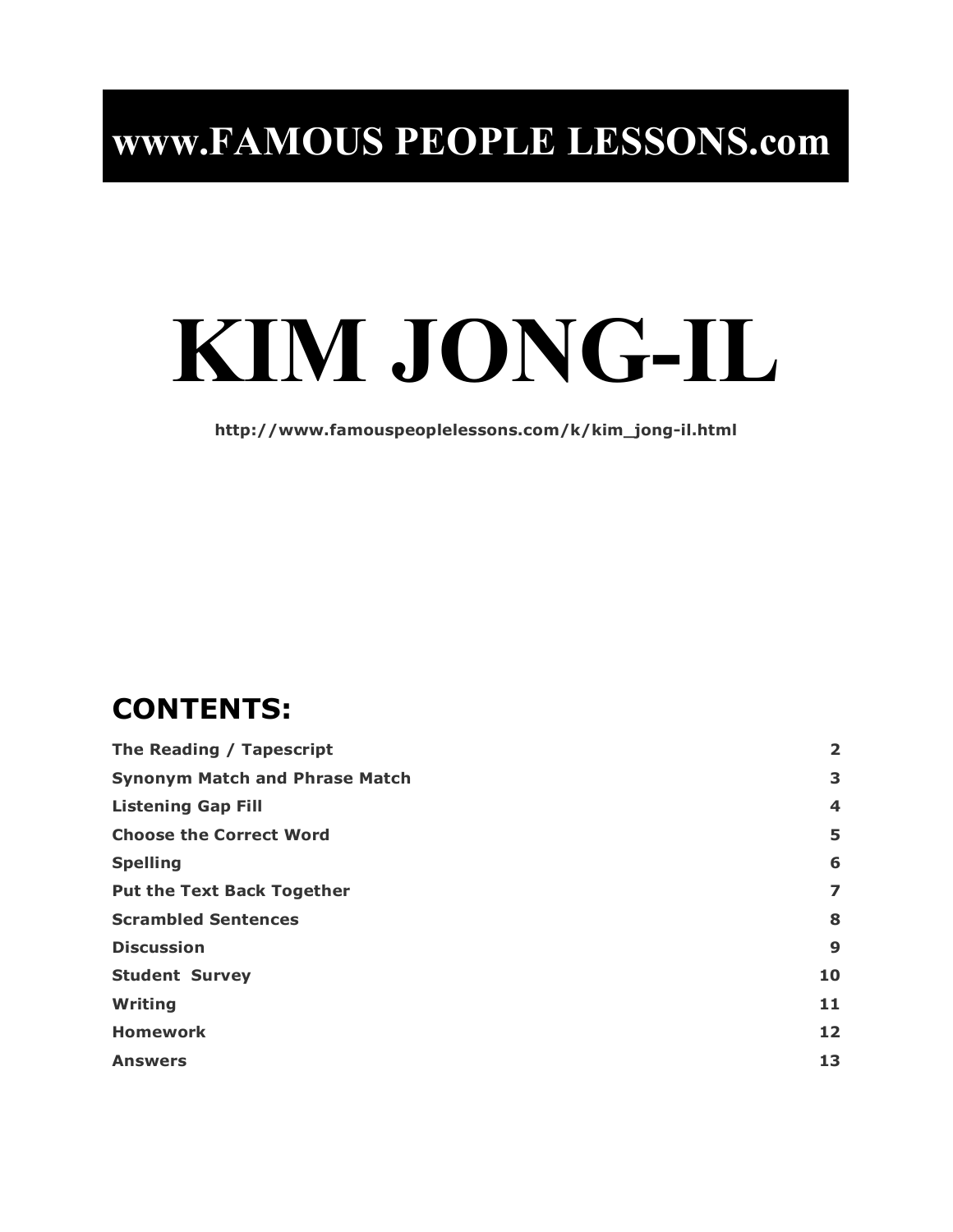# **THE READING / TAPESCRIPT**

Kim Jong-il was born in 1941 in the Soviet Union. North Korea's official biographies state his year of birth as 1942 and his birthplace as Korea. He was the leader of North Korea for over a decade. Since Kim was not actually the president, he never had to hold elections to keep power. He died from natural causes in December 2011.

North Koreans learn that a double rainbow over the mountains and a new star in the heavens announced Kim Jong-il's birth. They are also taught that he was the world's greatest and kindest ruler. They call him "Dear Leader". It is extremely dangerous for any North Korean to say anything negative about him. He was leader of the world's fourth largest army.

He spent the first three years of his life in the Soviet Union and was known as Yuri. Official records say he was educated in Pyongyang. Foreign reports claim he went to school in China to escape the Korean War. He was involved in political activities throughout his schooling. At university he studied Marxism, philosophy and military science.

Kim left behind a daughter and three sons, but there is no official information about his marital history. His hobbies included collecting cars and watching movies. He had many luxury Mercedes and over 20,000 videos. His favorite films included the James Bond series. He also loved golf. North Korea's government reports that Kim got up to four holes-in-one every time he played.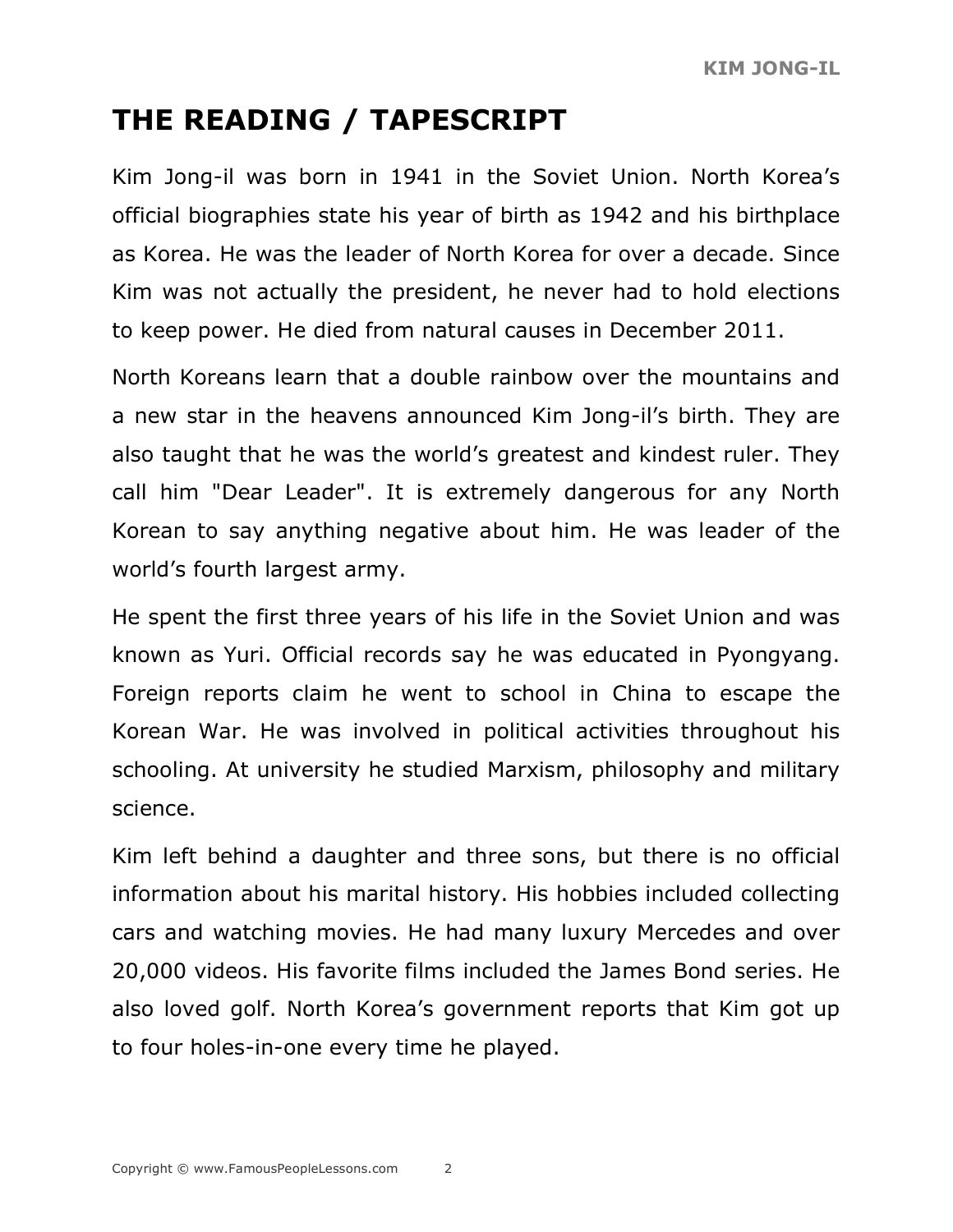**SYNONYM MATCH: Match the words from the article on the left with their synonyms on the right. Are your answers the same as other students'?**

*Paragraphs 1 and 2*

| 1.             | biographies        | $\partial$ . | really       |
|----------------|--------------------|--------------|--------------|
| $\overline{2}$ | state              | b.           | very         |
| 3.             | actually           | c.           | say          |
| 4.             | announced          | d.           | life stories |
| 5.             | extremely          | e.           | bad          |
| 6.             | negative           | f.           | said         |
|                | Paragraphs 3 and 4 |              |              |
| 7.             | official           | g.           | get away     |
| 8.             | escape             | h.           | marriage     |
| 9.             | schooling          | i.           | approved     |
| 10.            | marital            | j.           | adored       |
| 11             | films              | k            | education    |
| 12             | loved              | I            | movies       |

#### **PHRASE MATCH: Match the following phrases from the article.**

| 1.             | North Korea's official              | a.              | Kim Jong-il's birth          |
|----------------|-------------------------------------|-----------------|------------------------------|
| $\overline{2}$ | he never had to hold                | b.              | every time he played         |
| 3.             | a new star in the heavens announced | $\mathcal{C}$ . | biographies                  |
| 4.             | It is extremely                     | d.              | activities                   |
| 5.             | He was leader of the world's        | e.              | elections to keep power      |
| 6.             | He spent the first three years of   | f.              | history                      |
| 7.             | He was involved in political        | g.              | dangerous                    |
| 8.             | marital                             | h.              | his life in the Soviet Union |
| 9.             | His hobbies included                | İ.              | fourth largest army          |
| 10.            | Kim got up to four holes-in-one     | $\mathcal{I}$ . | collecting cars              |
|                |                                     |                 |                              |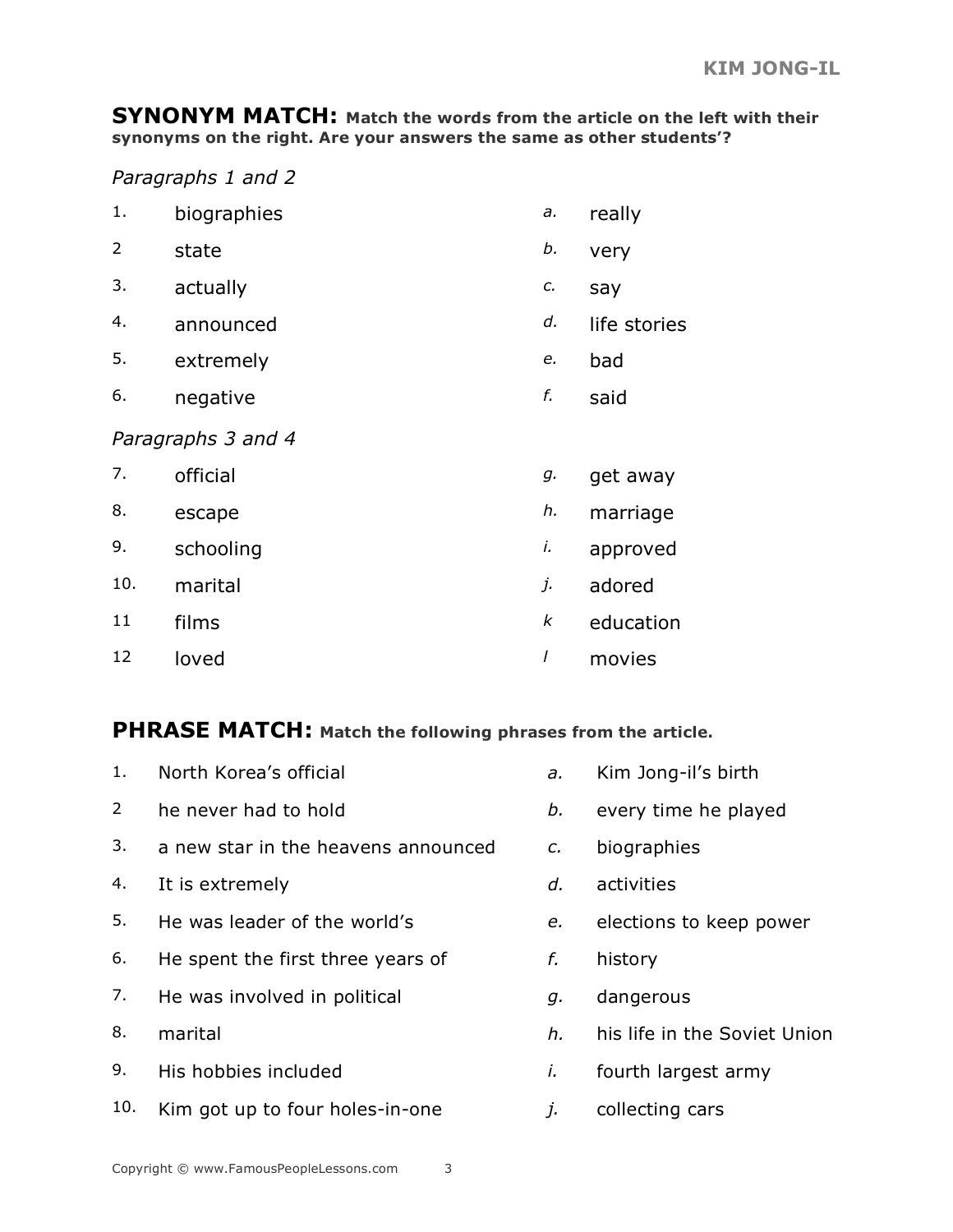#### **LISTENING GAP FILL:**

Kim Jong-il was born in 1941 in the Soviet Union. North Korea's atate his year of birth as 1942 and his birthplace as Korea. He was the leader of North Korea \_\_\_\_\_\_\_\_\_\_\_\_\_\_\_\_\_\_\_\_. Since Kim was not actually the president, he \_\_\_\_\_\_\_\_\_\_\_\_\_\_\_\_\_\_\_\_\_\_\_\_ elections to keep power. He died from \_\_\_\_\_\_\_\_\_\_\_\_\_\_\_\_\_\_\_\_ December 2011. North Koreans learn that a double rainbow over the mountains and **EXECUTE:** heavens announced Kim Jong-il's birth. They are also world's greatest and kindest ruler. They call him "Dear Leader". It is \_\_\_\_\_\_\_\_\_\_\_\_\_\_\_\_\_\_\_\_\_\_ for any North Korean to say anything \_\_\_\_\_\_\_\_\_\_\_\_\_\_\_\_\_\_\_\_\_\_. He was leader of the world's fourth largest army. He spent \_\_\_\_\_\_\_\_\_\_\_\_\_\_\_\_\_\_ of his life in the Soviet Union and was known as Yuri. Official records say he was educated in Pyongyang. Foreign reports \_\_\_\_\_\_\_\_\_\_\_\_\_\_\_\_\_\_ school in China to escape the Korean War. He was involved in political activities and the schooling. At university he studied Marxism, philosophy \_\_\_\_\_\_\_\_\_\_\_\_\_\_\_\_\_\_\_\_\_. Kim **Kim** daughter and three sons, but there is no official information about his \_\_\_\_\_\_\_\_\_\_\_\_\_\_\_\_\_\_\_\_\_\_. His hobbies included collecting cars and watching movies. He had many luxury Mercedes and over 20,000 videos. His favorite \_\_\_\_\_\_\_\_\_\_\_\_\_\_\_\_\_\_\_ James Bond series. He also loved golf. North Korea's government reports that Kim got up to \_\_\_\_\_\_\_\_\_\_\_\_\_\_\_\_\_\_ every time he played.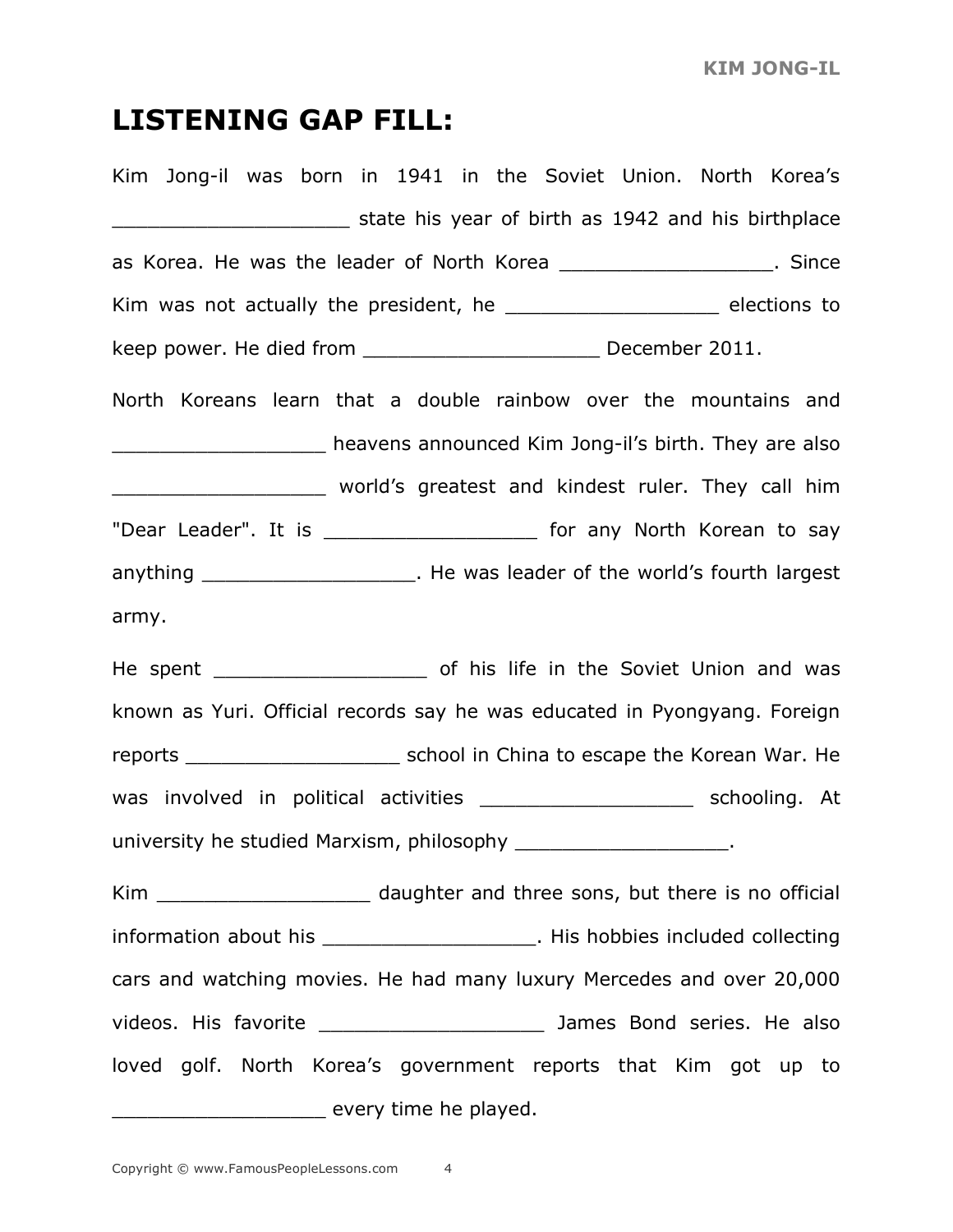# **CHOOSE THE CORRECT WORD:**

**Delete the wrong word in each of the pairs in italics.**

Kim Jong-il was *birth / born* in 1941 in the Soviet Union. North Korea's official biographies *state / states* his year of birth as 1942 and his birthplace as Korea. He was the leader of North Korea for over a decade. Since Kim was not *actual / actually* the president, he never had to hold elections to keep power. He died from natural *caused / causes* in December 2011.

North Koreans learn that a double rainbow over the mountains and a new star *on / in* the heavens announced Kim Jong-il's birth. They are also *learned / taught* that he was the world's greatest and kindest ruler. They call him "Dear Leader". It is extremely *dangerous / danger* for any North Korean to say anything negative about him. He was leader of the world's *forth / fourth* largest army.

He spent the first three years of his *living / life* in the Soviet Union and was known as Yuri. Official *record / records* say he was educated in Pyongyang. Foreign reports claim he went to school in China *to / for* escape the Korean War. He was involved in political activities *throughout / inside out* his schooling. At university he studied Marxism, philosophy and military science.

Kim *left / right* behind a daughter and three sons, but there is no *office / official* information about his marital history. His hobbies included *collection / collecting* cars and watching movies. He had many luxury Mercedes and over 20,000 videos. His favorite films included the James Bond *series / serious*. He also loved golf. North Korea's government reports that Kim got up to four holes-in-one every time he played.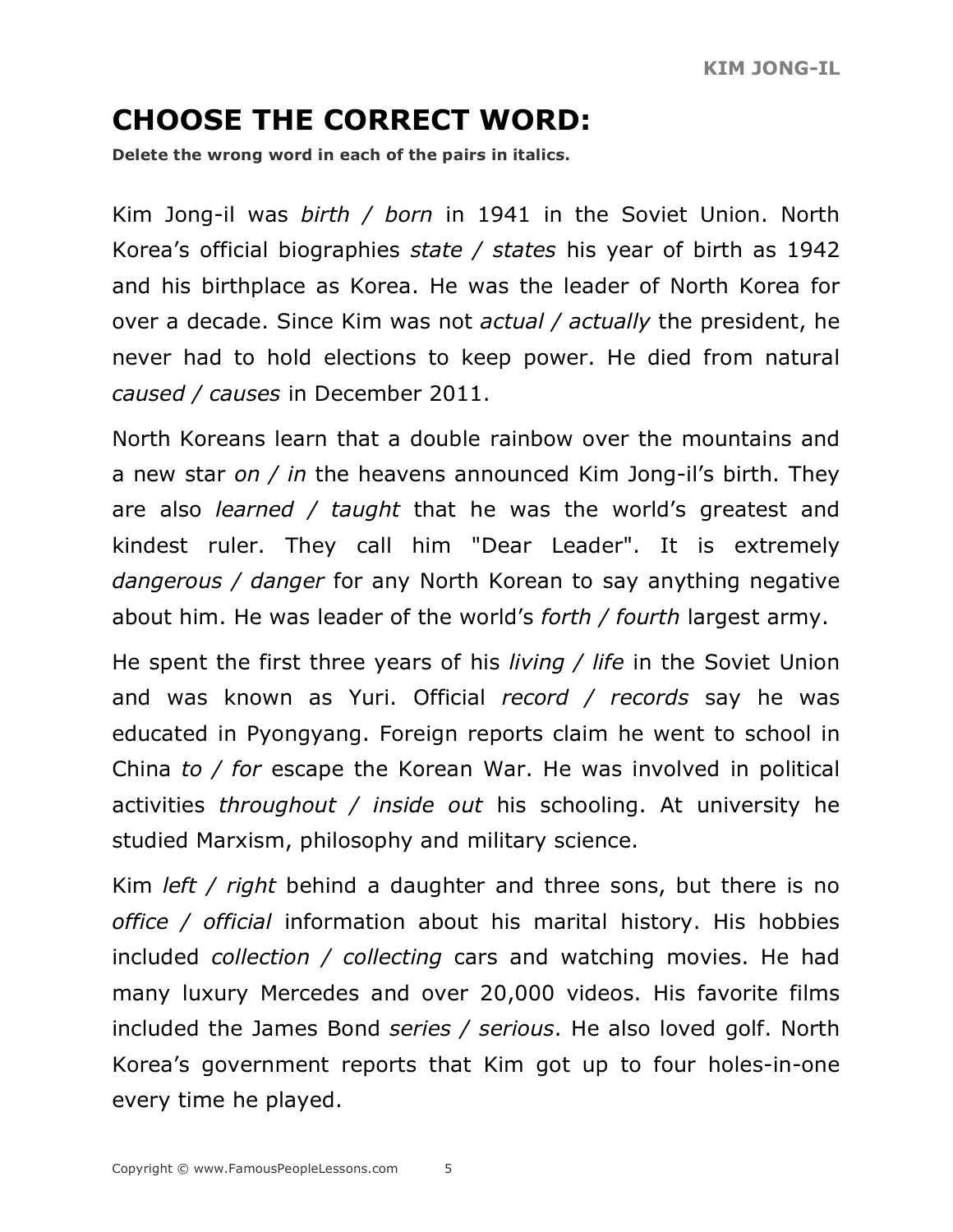#### **SPELLING:**

**These jumbled words are from the text. Spell them correctly.**

#### *Paragraph 1*

- 1. facfiloi biographies, however, state his year of birth as 1942
- 2. … and his rctiehlbpa as Korea
- 3. leader of North Korea for over a aeddce
- 4. he never had to hold seelcnoti to keep power

#### *Paragraph 2*

- 5. a uolebd rainbow over the mountains
- 6. a new star in the eaevshn
- 7. the world's greatest and nstdiek ruler
- 8. dangerous for any North Korean to say anything evgenait

#### *Paragraph 3*

- 9. … and was onwkn as Yuri
- 10. he was tueeddca in Pyongyang
- 11. He was odnvevil in political activities
- 12. he studied Marxism, philosophy and military niceecs

#### *Paragraph 4*

- 13. his aliartm history
- 14. His hobbies ieunecld collecting cars
- 15. He had many yulrxu Mercedes
- 16. the James Bond eisres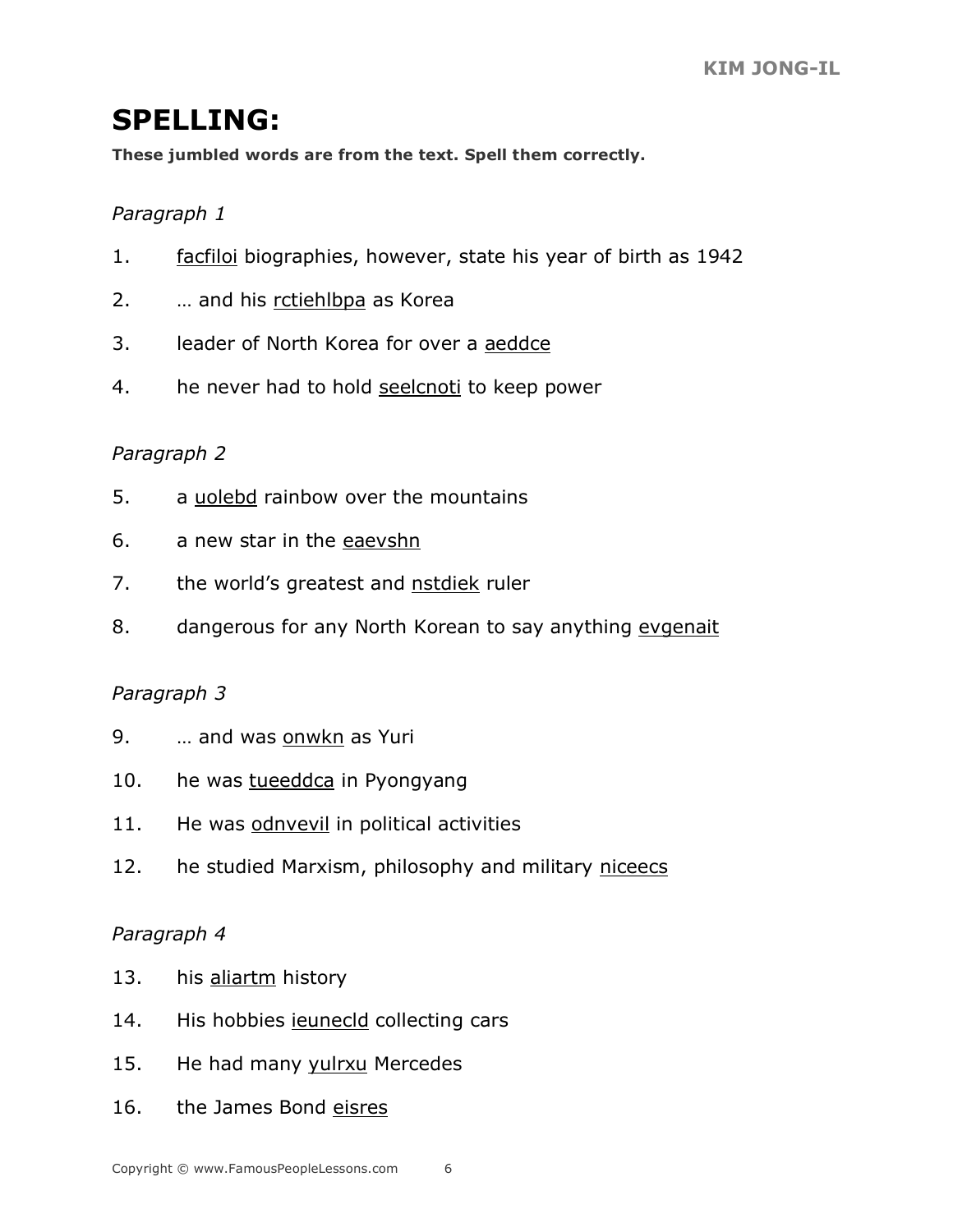# **PUT THE TEXT BACK TOGETHER**

**Number these lines in the correct order.**

- ( ) He spent the first three years of his life in the Soviet Union and was known as Yuri. Official records
- ( ) included the James Bond series. He also loved golf. North Korea's government
- ( ) keep power. He died from natural causes in December 2011.
- ( ) reports that Kim got up to four holes-in-one every time he played.
- ( ) North Koreans learn that a double rainbow over the mountains and a new star in the
- ( ) Kim left behind a daughter and three sons, but there is no official information about his marital history. His hobbies
- ( ) in political activities throughout his schooling. At university he studied Marxism, philosophy and military science.
- ( ) included collecting cars and watching movies. He had many luxury Mercedes and over 20,000 videos. His favorite films
- () his year of birth as 1942 and his birthplace as Korea. He was the leader of North Korea for
- ( *1* ) Kim Jong-il was born in 1941 in the Soviet Union. North Korea's official biographies, however, state
- ( ) heavens announced Kim Jong-il's birth. They are also taught that he is the world's greatest and kindest ruler. They call him "Dear Leader". It is extremely
- $($ ) over a decade. Since Kim was not actually the president, he never had to hold elections to
- $($ ) say he was educated in Pyongyang. Foreign reports claim he went to school in China to
- ( ) escape the Korean War. He was involved
- $($ ) dangerous for any North Korean to say anything negative about him. He is leader of the world's fourth largest army.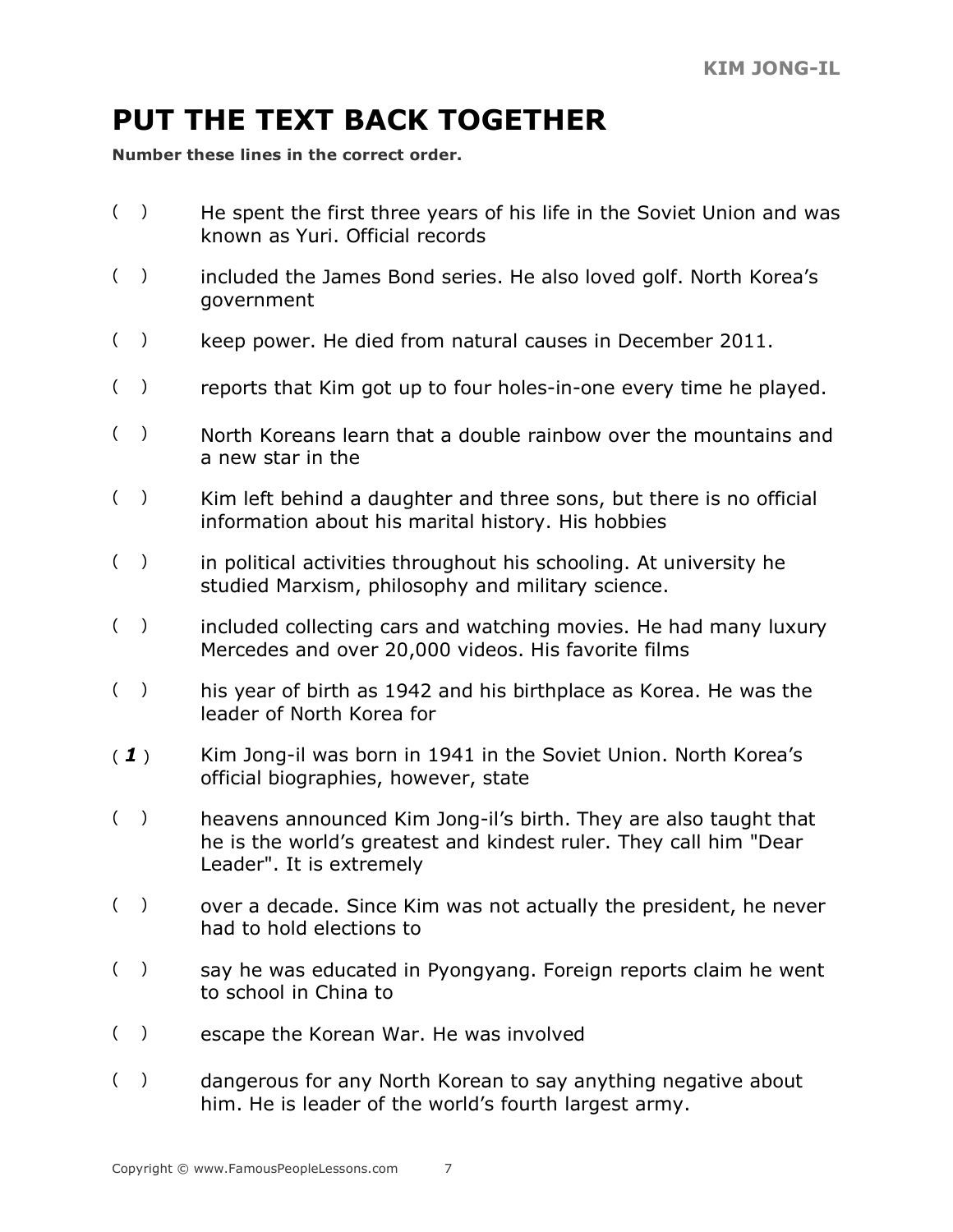#### **SCRAMBLED SENTENCES**

**With your partner, put the words back into the correct order.**

- 1. official Korea's North biographies
- 2. the was He decade a over for Korea North of leader
- 3. the over rainbow double a mountains
- 4. is he ruler kindest and greatest world's the
- 5. anything him negative say about
- 6. three of life first years his the
- 7. China went Foreign to reports school claim in he
- 8. involved his in schooling political He activities was throughout
- 9. official history information there about is his no marital
- 10. included films favorite His series Bond James the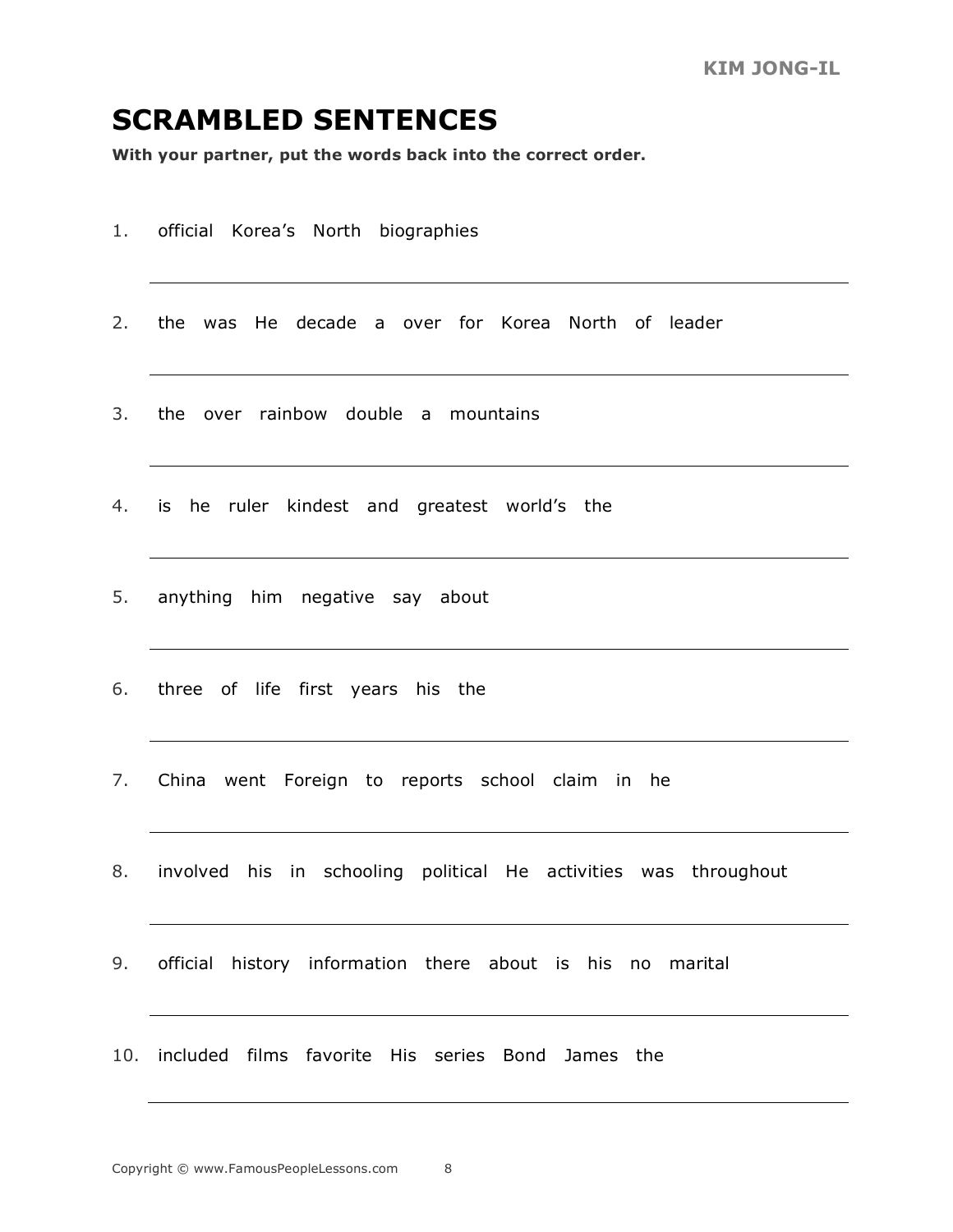# **KIM JONG-IL DISCUSSION:**

#### **STUDENT A's QUESTIONS (Do not show these to student B)**

| 1. | What do you know about Kim Jong-il?                    |
|----|--------------------------------------------------------|
| 2. | Would you like to have met Kim Jong-il?                |
| 3. | What would you like to know about Kim Jong-il and why? |
| 4. |                                                        |
| 5. |                                                        |
| 6. |                                                        |
| 7. |                                                        |
| 8. |                                                        |

Copyright © www.FamousPeopleLessons.com

------------------------------------------------------------------------------

**KIM JONG-IL**

# **KIM JONG-IL DISCUSSION:**

#### **STUDENT B's QUESTIONS (Do not show these to student A)**

- 1. What did you learn from this text about Kim Jong-il?
- 2. What questions would you like to have asked Kim Jong-il?
- 3. What would his answers have been to those questions?

| 4. |  |  |  |
|----|--|--|--|
| 5. |  |  |  |
| 6. |  |  |  |
| 7. |  |  |  |
| 8. |  |  |  |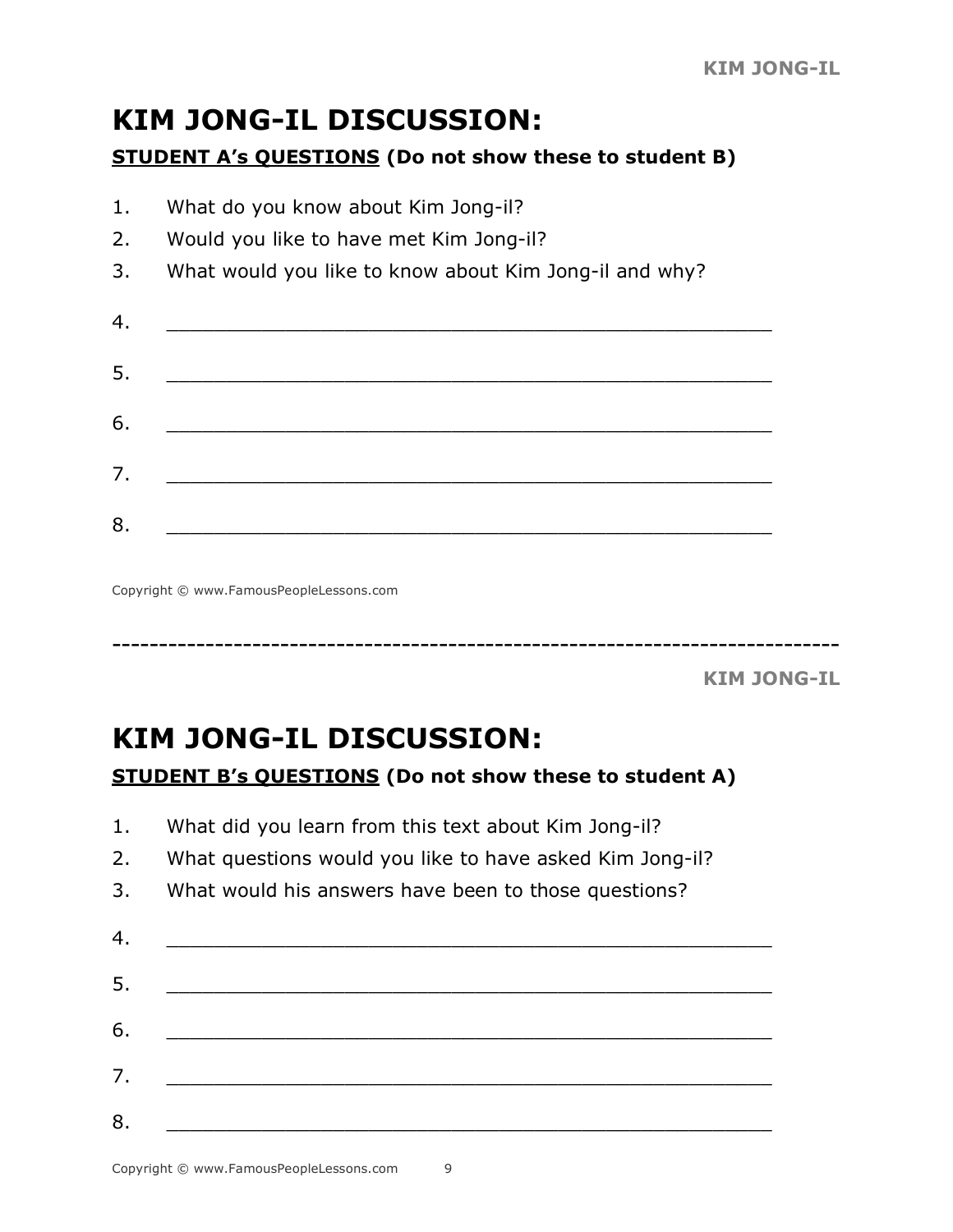# **KIM JONG-IL SURVEY:**

**Write five questions about Kim Jong-il in the table. Do this in pairs/groups. Each student must write the questions on his / her own paper.**

**Without your partner, interview other students. Write down their answers.**

|      | STUDENT 1 | STUDENT 2 | STUDENT 3 |
|------|-----------|-----------|-----------|
| Q.1. |           |           |           |
| Q.2. |           |           |           |
| Q.3. |           |           |           |
| Q.4. |           |           |           |
| Q.5. |           |           |           |

**Return to your original partner(s) and share and talk about what you found out. Make mini-presentations to other groups on your findings.**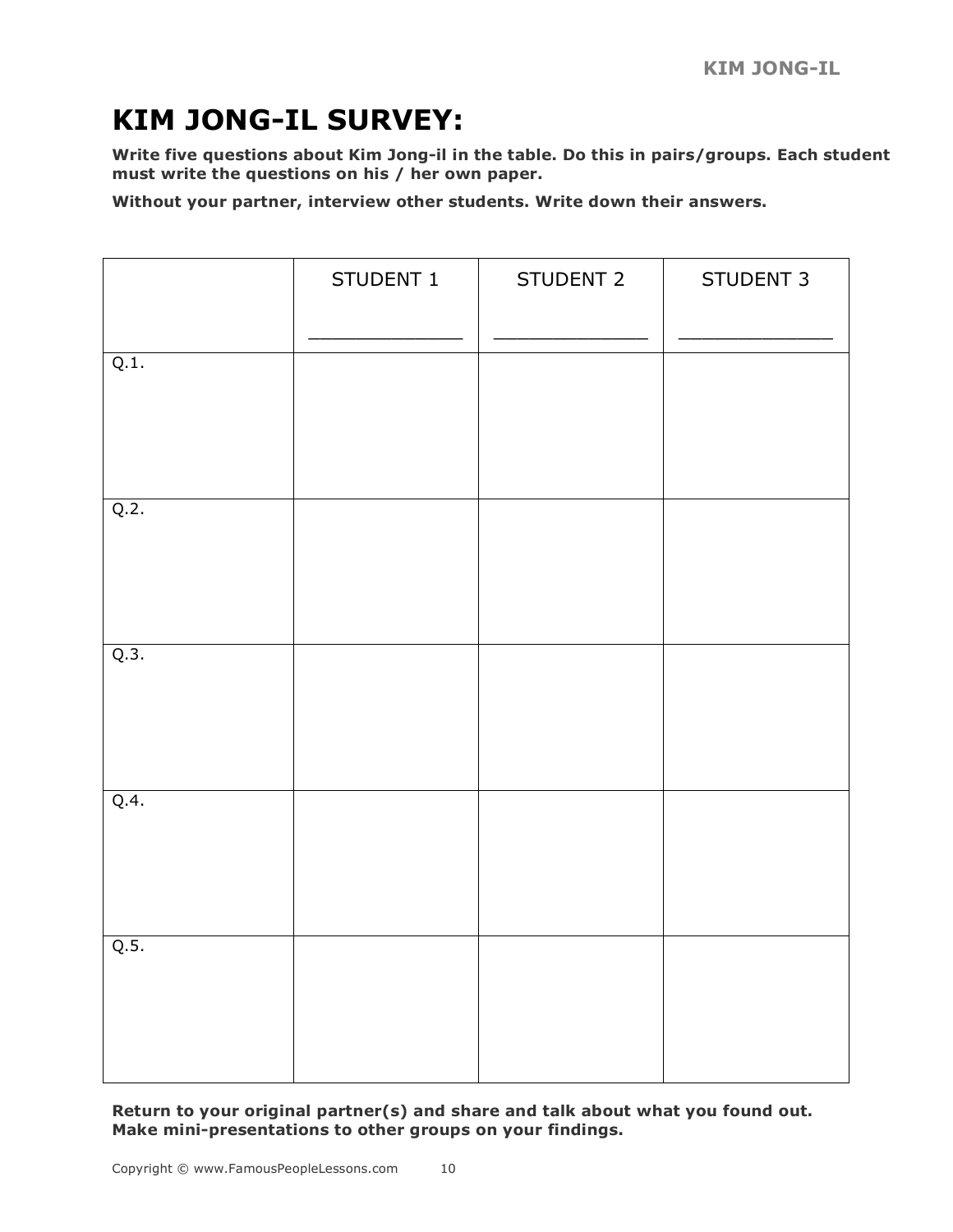## **WRITING:**

Write about Kim Jong-il for 10 minutes. Show your partner your paper. Correct each other's work.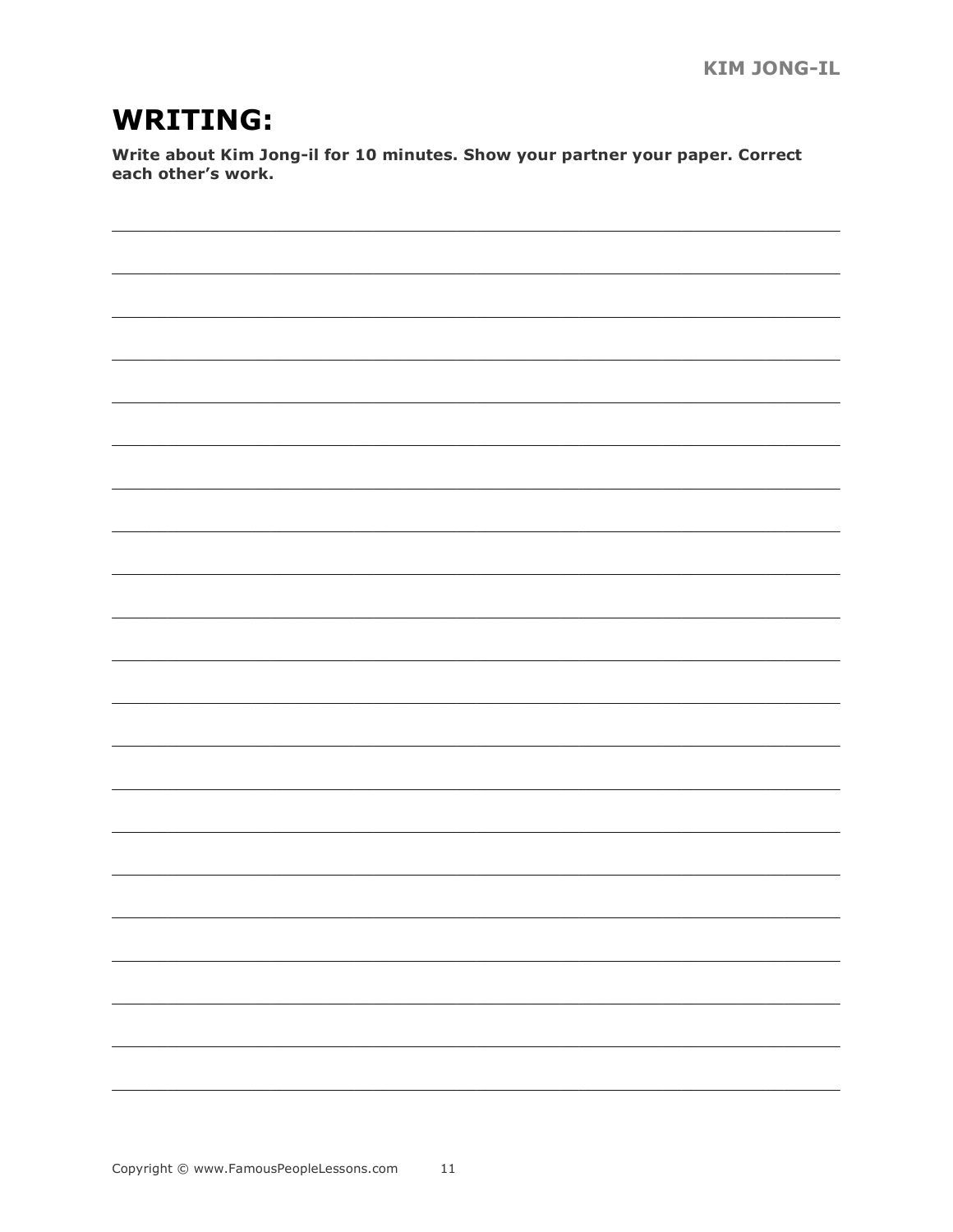## **HOMEWORK**

1. VOCABULARY EXTENSION: Choose several of the words from the text. Use a dictionary or Google's search field (or another search engine) to build up more associations / collocations of each word.

**2. INTERNET:** Search the Internet and find more information about Kim Jong-il. Talk about what you discover with your partner(s) in the next lesson.

**3. KIM JONG-IL POSTER:** Make a poster showing the different stages of the life of Kim Jong-il. Show your poster to your classmates in the next lesson. Did you all find out similar things?

**4. MAGAZINE ARTICLE:** Write a magazine article about Kim Jong-il. Include an imaginary interview with his supporters. Write about what he did every day and what he thought about.

Read what you wrote to your classmates in the next lesson. Give each other feedback on your articles.

**5. LETTER:** Write a letter to a Kim Jong-il expert. Ask him/her three questions about him. Give him three suggestions on how he could have done things differently. Read your letter to your partner(s) in your next lesson. Your "Kim Jong-il expert" partner(s) will try and answer your questions.